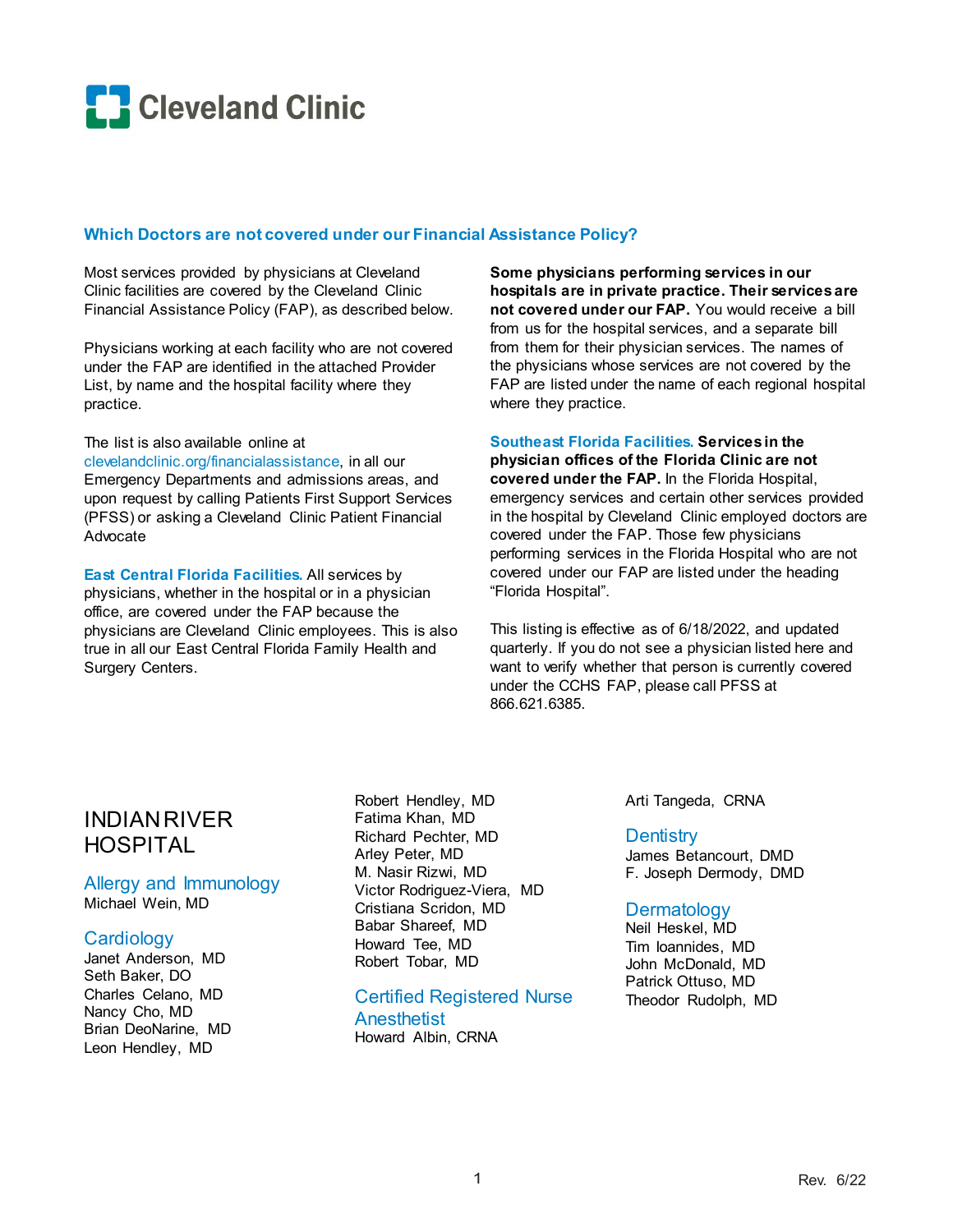

## Diagnostic Radiology

Jason Appel, MD Adam Armstead, MD Robert Bisset, MD Jay Colella, MD Jonathan Glazer, MD Mark Gonwa, MD John Hoffmann, MD John Holmes, MD Paul Isenbarger, MD Peter Joyce, MD Caroline Kedem, MD Heather Nagel, MD George Puskar, MD Miguel Rovira, MD Jeffrey Sacks, MD Margaret Weeks, MD Clarence Yates, MD

### Emergency Medicine

Andrew Brill, MD Terry Carstensen, DO Brad Damiani, MD Dawn Davidson-Jockovich, MD Brian Duffell, MD Frederick Epstein, MD Martha Feenaghty, DO Robert Ford, DO Vishal Gulati, MD K. Michael Khazalpour, MD Nicole Kriske, DO Calvin Krom, DO George Mallory, DO Benjamin Mason, MD Cameron McCaig, MD Stephen Mitchell, DO Bruce Murray, MD David Neckritz, DO Joseph Polakoski, DO Catherine Polera, DO Michael Shapiro, MD Sandi Thomas, DO P. Glenn Tremml, MD Bruce Whitman, DO Brian Wiley, DO David Wilson, MD

## Endocrinology, Diabetes and **Metabolism** Paul Graham, MD

William Lasswell, MD

## Facial Plastic/Plastic Surgery

Katsiaryna Bailor, MD Ralph Rosato, MD John Sarbak, MD

### Family Medicine

William Arnold, MD Nancy Baker, MD Lauren Bloom, DO Christopher Coppola, DO Herman Fountain, MD Laurence Greenspoon, MD Leonardo Mandina, MD Marye McCroskey, MD Shahida Moizuddin, MD Marie Prinsen, MD Santos Ruiz-Cordero, MD Cheryl Winchell, DO

## Gastroenterology

Alec Lui, MD Gregory MacKay, MD

General Surgery Derek Paul, MD

# Hand Surgery

Erin Forest, MD Joao Panattoni, MD

## Hematology and Oncology

Jennifer Byer, MD William McGarry, MD Noor Merchant, MD Michaela Scott, MD Georgia Shapiro, MD Raul Storey, MD

## Infectious Disease

Elie Khalil, MD Gerald Pierone, MD Moti Ramgopal, MD Aisha Thomas-St Cyr, MD David Tompkins, MD Laurie Welton, DO

## Internal Medicine

David Biezunski, MD Edgar Blecker, MD Curtis Dalili, MD Charles Fischman, MD Richard Franco, MD Brad Grasman, MD Garrick Kantzler, MD Thomas Lewis, MD Helwey Mustafa, DO Stephen Ritter, MD Gloria Ryan, MD Harish Sadhwani, MD Thet Tun, MD Michael Venazio, MD Carlos Vizcarra, MD

## Interventional Neurology

Aamir Badruddin, MD Sherman Chen, MD Wilson Cueva, MD Jimmy Ghostine, MD Ritesh Kaushal, MD Asif Khan, MD Usman Khan, MD Andrey Lima, MD Suman Nalluri, MD Dennys Reyes Candedo, MD Ravishankar Shivashankar, MD Islam Tafish, MD

## **Nephrology**

George Duvall, MD Jean Luc Franck, MD Richard Handler, MD Eric Pitts, DO Pablo Puello Diaz, MD Ana Taveras Pantaleon, MD

Neurological Surgery

Dominique Higgins, MD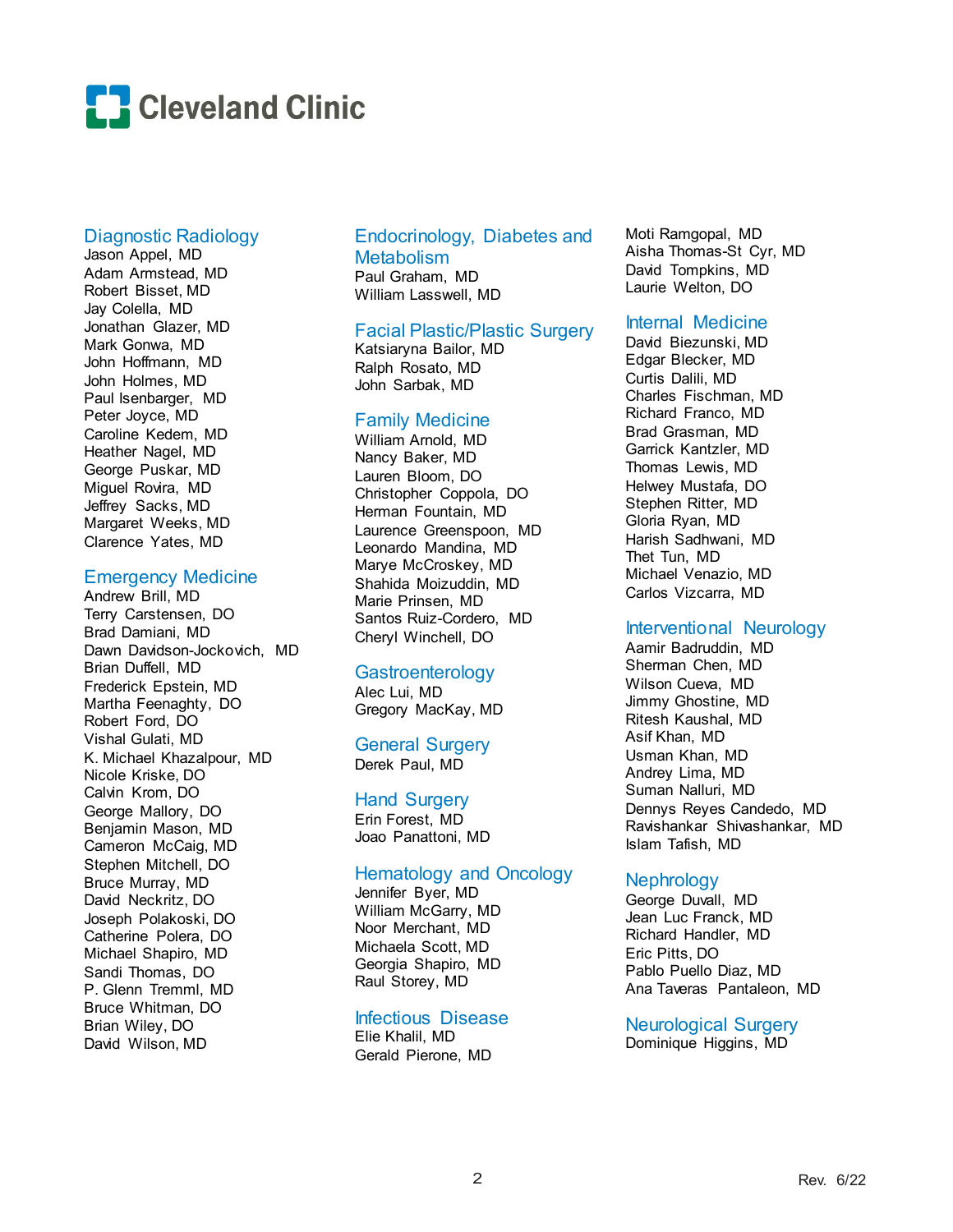

#### **Neurology**

Jeffrey Borkoski, MD Taher Husainy, MD Daniel Jacome, MD Nikola Jovanovic, MD Bruce Lobar, MD Fernando Miranda, MD Michele Ofner, MD S. James Shafer, MD

## Obstetrics and Gynecology

Jennifer Moore, MD James Presley, MD Rosana Salama Bello, MD

## **Ophthalmology**

Alexander Blandford, MD William Vickers, MD

### Orthopedic Surgery

Alfredo Arrojas, MD Seth Coren, MD Carl DiLella, DO Omar Hussamy, MD Stuart Kinsella, MD John Peden, MD Daniel Plessl, MD Craig Popp, MD Ronald Robinson, MD Jason Stack, MD Richard Steinfeld, MD Peter Wernicki, MD

### Otolaryngology/Facial Plastic

Kathleen Baggett, MD Marc Lieberman, MD Jeffrey Livingston, MD Alex Yoon, MD

## Pain Medicine

Harold Cordner, MD Michael Esposito, MD Jessica Olsen, MD

## **Pathology**

Maria Almira Suarez, MD

Vitaly Borodin, MD Daniel Cowden, MD Bruno Dipasquale, MD, PhD Jeffrey Eisenstein, MD Vimal Mittal, MD Xingcao Nie, MD

## Pediatric Cardiology

Gul Dadlani, MD Vanessa Hormaza, MD Tomislav Ivsic, MD Bahram Kakavand, MD

## Pediatric Hospital Medicine

Derrick Clunis, MD Jane Ierardi, MD Katherine McGraw, MD David McMillan, MD Russell Shipman, DO

# Pediatric Neurology

Ronald Davis, MD

## **Pediatrics**

Jessica Cruz, MD Jessica D'Elia, MD Farid Hussain, MD Laura Johnson, MD Genevieve Mallon, MD Marc McCain, MD Susan O'Toole-Evans, MD Karen Westberry, MD Asoka Wijetilleke, MD

### Physical Medicine & Rehabilitation

Alita Gonsalves Sikora, MD William Kane, MD Jimmy Lockhart, MD Iheonu Oriaku, MD Miguel Rivera, MD

## Plastic Surgery

Jimmy Chim, MD Alan Durkin, MD

### **Podiatry**

Robby Caballes, DPM Timothy Caballes, DPM Dustin Constant, DPM Amber Morra, DPM Amberly Paradoa, DPM Radu Purtuc, DPM Roger Racz, DPM

## **Psychiatry**

Marlene Aking, MD Nadejda Alekseeva, MD Mohammed Ansari, DO Hassan Bokhari, MD Jing Bu, MD Lalit Chaube, MD Wayne Creelman, MD Malik Farooq, MD Ernesto Grenier, MD Paul Hebig, MD Vidhyalakshmi Jaishankar, MD Roger Joe, MD Arline Kenneth, MD Rafael Munne-Quintana, MD Abdul Nadeem, MD Gerardo Olivera, MD Yadira Padin-Rojas, MD Dian Picou, MD Juan Pimentel, MD Felix Rodriguez-Vilorio, MD Ana Suarez, MD Srinivas Yerneni, MD Wojciech Zolcik, MD

## **Psychology**

Joseph Cheries, PsyD Molly Snell, PhD

### Pulmonary Disease

Michele Maholtz, MD John Suen, MD

Radiation Oncology Stuart Byer, MD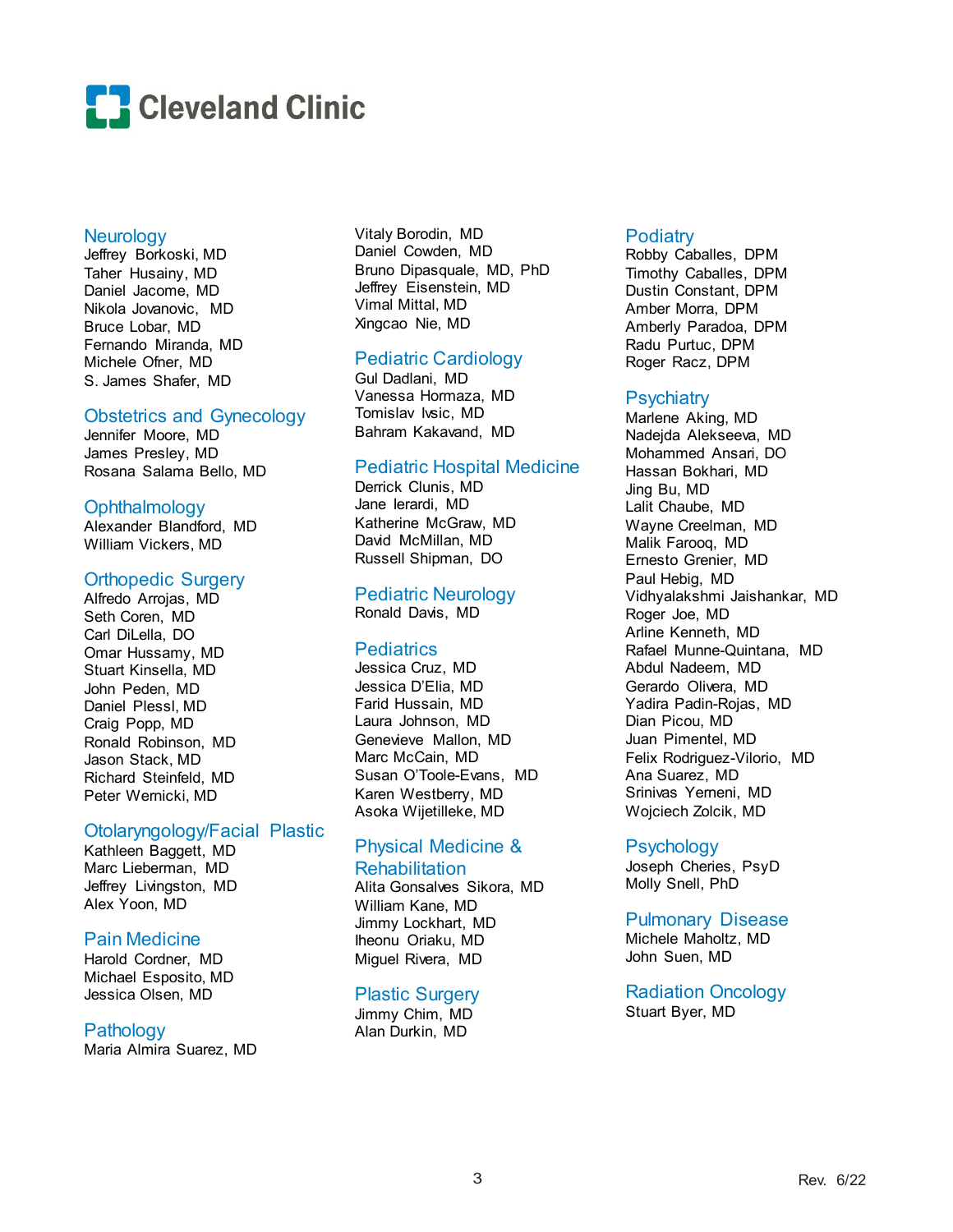

Rheumatology Alastair Kennedy, MD

Sleep Medicine Phillip Nye, MD

## Thoracic and Cardiac

**Surgery** Alexander Justicz, MD Terry Olivas, MD

### Urology

John Atwell, MD Joseph Crawford, MD Hugo Davila, MD

## Vascular Surgery

William Beckett, MD Pranay Ramdev, MD

# MARTIN HEALTH

## Allergy and Immunology

Daniel Brodtman, DO Clive Roberson, MD William Tuer, MD

Allergy and Immunology Michael Wein, MD

## Anesthesiologist Assistant

K. Michelle Afre Divine, AA-C Chin Yu Hsu, AA-C Michael Mingione, AA-C

## Anesthesiology

Ricardo Ayala, MD Monique Cadogan, MD Linda Chabrier, MD Chaiyapat Charoonbara, MD Tanveer Chaudhry, MD Chin Chen, MD David Coolman, MD Chadi Dahabra, MD

Zoran Drmanovic, MD David Enscoe, MD Angel Fernandez, MD Patrick Horton, DO Maria Inton-Santos, MD Patience James, DO Joseph Janke, DO Michael Jarrell, MD Basel Jazbeh, MD Caroline Jensen, DO Stanislav Kelner, MD Donald Kemmer, DO Alan Kestenbaum, MD George McLain, MD Sonya Pease, MD Raymond Pesso, MD Morgan Peterson, DO Vadim Purygin, MD Michael Rainey, CRNA Kelly Rospigliosi, MD Shari Samson, MD Kenneth Scope, MD Jonathan Slonin, MD Joseph Staggenborg, MD Eric Teplicki, MD Michael Trociuk, MD David West, MD

## Audiology

Mary Buckman, AuD Michele Phillips, AuD Ali Silverman, AuD

## Breast Surgery

Denise Sanderson, MD W. Edward Wengler, MD

### Breast Surgery/Oncology Craig Wengler, MD

## **Cardiology**

Norman Bennett, MD Gabriel Breuer, MD Prasad Chalasani, MD Kunal Chaudhry, MD Amy Eversole, MD

Joseph Gage, MD Fady Geha, MD Sattar Gojraty, MD George Goldman, MD Howard Helfman, MD Lismore Heron, MD Venu Jasti, MD Matthew Klein, MD Anthony Lewis, MD Steven Malosky, MD Stephen McIntyre, MD William McManus, MD Larry Mufson, MD Lawrence Oliver, MD Hemang Panchal, MD Kamalakar Rao, MD Babar Shareef, MD Kevin Traynor, MD Grace Wu, MD

## Certified Nurse Midwife

Naomi Andrews, CNM Stephanie Brooker, CNM Mary Douglas, CNM Dawn Erdwein, CNM Carine Etienne, CNM Anne Jeffries, CNM Stephanie Martinez, CNM Susan Paris, CNM Candice Politi, CNM Kristen Ward, CNM

## Certified Nurse Practitioner

Leah Acker, APRN Maram Afif, APRN Ana Alphonse, APRN Sarah Anderson, APRN Aniko Arms, APRN Lisa Bateman, APRN Michele Beaulieu, APRN Janine Benedetto, APRN Bridgette Beswick, APRN Brittany Bicknell, APRN Kacy Bladergroen, APRN Stephanie Boniewski, APRN Laurie Boutin, APRN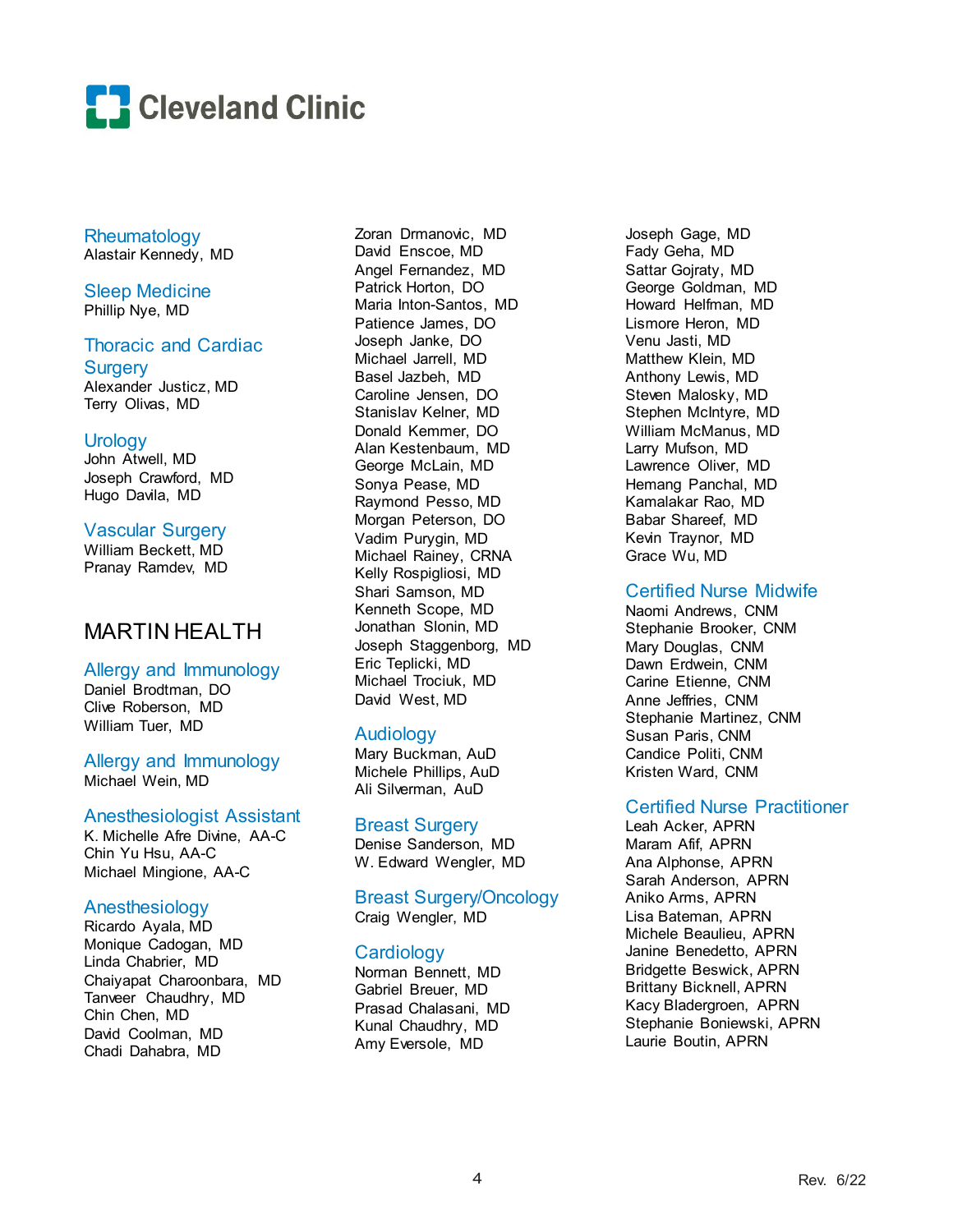

Susan Bravo, APRN Joanne Broccoli, APRN Deborah Bueno, APRN Tania Burey McLean, APRN Jennifer Burke, APRN Sharon Cain, APRN Lisa Cason-Noble, APRN Leah Catullo, APRN DinaMarie Chiarenza, APRN Elizabeth Clemow, APRN Marvin Cohen, APRN Erin Connolly, APRN Nichele Cuevas, APRN Veronica D'Andria, APRN Tara Darvill, APRN Judy DaSilva, APRN Angela Davis, APRN Susan Davis, APRN Melanie De Guzman, APRN Jennifer Dean, APRN Jeanette Deang-Reyes, APRN Laura Debler, APRN Michael DeLaneuville, APRN Chelsea DeLois, APRN Mary Dennis, APRN Tracy DePaola, APRN Keri Destito, APRN Melanie Dinsmore, APRN Cathy Dionisio, APRN Jennifer Doak, APRN Christine Dorman, APRN Jocelyn Doughty, APRN Brenda Dozack, APRN Michelle Duane, APRN Melonie Durkin, APRN Naomi England, APRN Blair Ezbicki, APRN Zuzanna Fedak, APRN MyChau Fidelia, APRN Russell Foster, APRN Shweta Frechette, APRN Ashley Fristoe, APRN Danielle Glendye, APRN Dana Greene, APRN Kathleen Gribbon, APRN Tammy Grisham, APRN

Laurie Grissman McCuen, APRN Cheryl Grumbach, APRN Tiffany Gwartney, APRN Kaitlin Hackett, APRN Katy Haddon, APRN Joseph Hamilton, APRN Ashley Harris, APRN Iyaad Hasan, APRN Diane Hauge, APRN Melissa Hayslip, APRN Pamela Henry-Williams, APRN Dominique Hill, APRN Heather Hilton, APRN Erica Holden, APRN Ashley Horn, APRN Marilyn Horvit, APRN Joanne Hotchkiss, APRN Susanna Huhtamaki, APRN Barbara Hyne, APRN Cassandra Jackson, APRN Kathly Jean-Gilles, APRN Candy Jones, APRN Victoria Jones, APRN Christopher Katakowski, APRN Stephanie Keane, APRN Michelle Keen, APRN Catherine Kelly, APRN Sheila Kobiella, APRN Amy Kruse, APRN Jennifer Kuretski, APRN Cynthia Lambert, APRN Patricia LaMedica, APRN Wendy LeRoy, APRN Gina Levine, APRN Melissa Lopez, APRN Ramona Loutos, APRN Charytin Maresco, APRN Jerry Marlin, APRN Dawn Martin, APRN Ashley McIntosh, APRN Kimberly McMath, APRN Olga Medina, APRN Tammy Mehigan, APRN Tiffany Minnis, APRN Kim Mohler, APRN Stacey Montgomery, APRN

Lindsay Morales, APRN Massiel Morales, APRN Arlene Morrison, APRN Kristen Mulcahy, APRN Kelli Nelson, APRN Tanya Newlove, APRN Kristin Ogden, APRN Doris Ortiz, APRN Carrie Oscarson, APRN Candice Owings, APRN Francesca Panko, APRN Patricia Parks, APRN Amy Paul, APRN Norma Pichardo, APRN Cristy Ramsey, APRN Jennifer Rector, APRN Jessica Register, APRN Kimone Reid, APRN Elizabeth Reynolds, APRN Sarah Robitaille, APRN Annabelle Rodriguez, APRN Christie Rodriguez, APRN Holly Rotan, APRN Valerie Scarafia, APRN Christine Schiller, APRN Raegan Schultz, APRN Heather Schutte, APRN Kathleen Sharkey, APRN Simona Silvestri, APRN Amanda Simionie, APRN Kadian Simmonds, APRN Lisa Simmons, APRN Karen Smith, APRN Lisa Smith, APRN Amy Stabile, APRN Sheila Stevens-Abplanalp, APRN Verona Stewart, APRN Roxanne Stuart, APRN Mellecia Taylor, APRN Michelle Taylor, APRN Nicole Thompson-Bowie, APRN Anthony Tomasello, APRN Rhina Toro, APRN Angela Trodglen, APRN Nicole Tryon, APRN Taylor VanderArk, APRN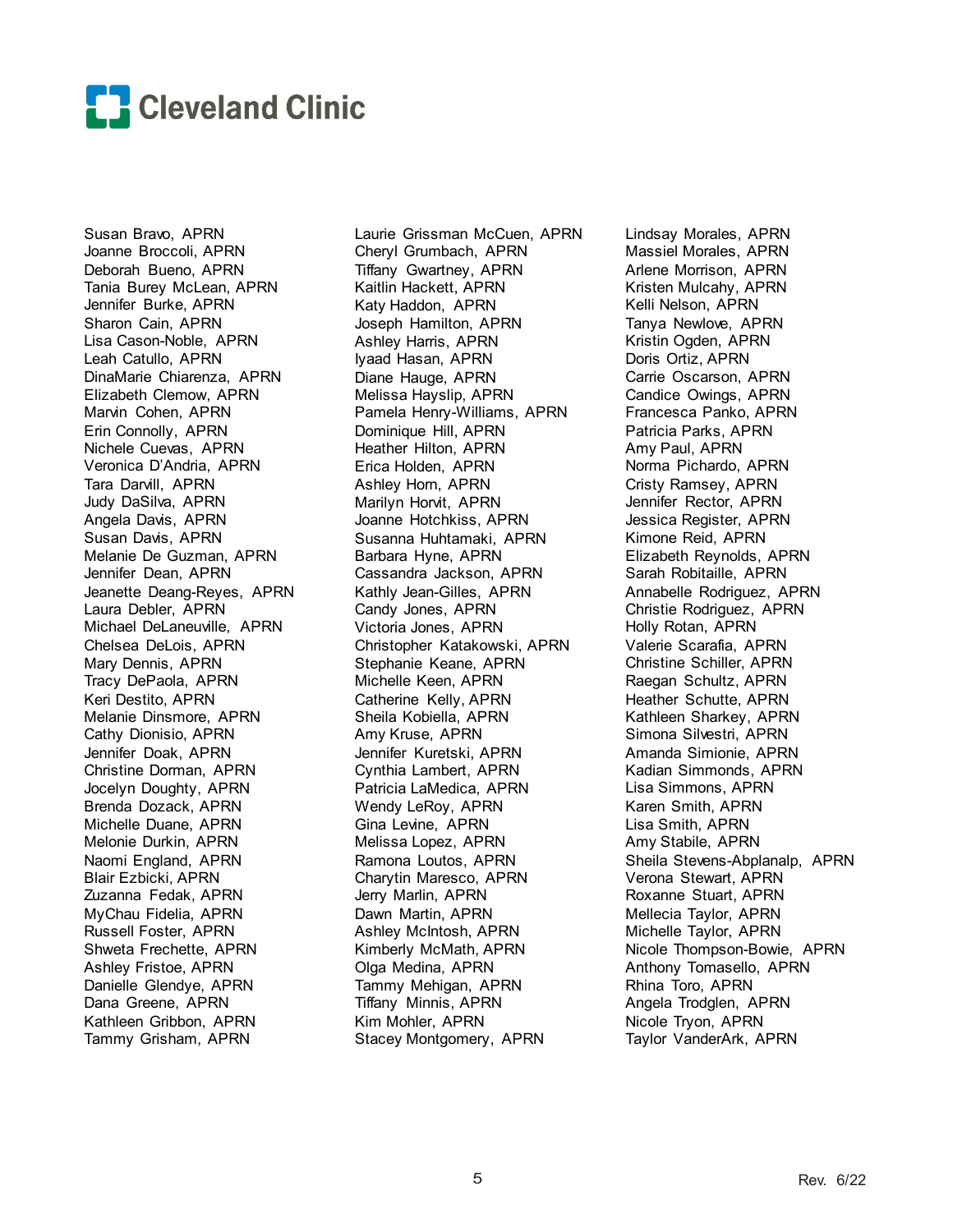

Julianne VanLaningham, APRN Sandra Velasquez, APRN Ingry Vo, APRN George Wadsworth, APRN Teodora Walker, APRN Valerie Ward, APRN Kristin Washington, APRN Tyrone Wheeler, APRN Bella Williams, APRN Sarah Wolf, APRN Luis Yanez, APRN Katherine Zaccheo, APRN Jeffrey Zellers, APRN Kelly Zukowski, APRN

## Certified Registered Nurse **Anesthetist**

Kelsey Boily, CRNA Calli Bradford, CRNA Erol Brenes, CRNA Joseph Brennan, CRNA Renee Curry, CRNA Patricia DeChristofaro, CRNA Elaine Desman, CRNA Lara Dickinson, CRNA Sandra Doiron, CRNA Manuel Falcon, CRNA Rowema Ferguson, CRNA Billy Floyd, CRNA Janice Follmer, CRNA Michelle Frazier, CRNA Stacey Gerardi, CRNA Tameka Green, CRNA Matthew Hanson, CRNA Jennifer Hepler, CRNA Kelly Herms, CRNA Danielle Hert, CRNA Bradley Houtchens, CRNA Thomas Jahn, CRNA Nit Khamvongs, CRNA Jeanie Ladd, CRNA Robert Ladd, CRNA Paul Lewis, CRNA Monica Llerena, CRNA Lindsey Loudakis, CRNA Nikola Matson, CRNA

Colleen McCreary, CRNA Michael McGinley, CRNA Lisa Morales, CRNA Sean Mulcahy, CRNA Brandon Munson, CRNA Gena Naumann, CRNA Brooke Nelson, CRNA Paul Njeru, CRNA Lidiya Pastukh, CRNA Morgan Phillips, CRNA E. David Ramirez, CRNA Ludovico Riggio, CRNA Ross Robinson, CRNA Lindsey Romaszewski, CRNA Stacy Sauerland, CRNA Andrea Six, CRNA Jason Spooner, CRNA Kathleen Tavares, CRNA Jennifer Theo, CRNA Mary Kay Thomas, CRNA Kisten Walker, CRNA Angela Wasielewski, CRNA Anne Marie Wilson, CRNA Lindsay Yerger, CRNA Phyu Phyu Zaw, CRNA

## Colon and Rectal Surgery

Haane Massarotti, MD George Rittersbach, MD Bradford Sklow, MD Sarah Vogler, MD

### Critical Care

Christopher Begley, DO Neal George, DO Corbin Hodder, DO Rob Loflin, MD Marc Pinn, DO Evelio Sardina, MD Daniel Saul, MD Iker Unzalu, MD Andrew Whipple, DO

## **Dermatology**

Mark Kaiser, MD A. Daniel King, MD Richard Krathen, MD Ryan Schuering, DO

## Diagnostic Radiology

Jeanne Amuta, MD Michael Aquino, MD Christopher Bailey, MD Blaise Baxter, MD Nicholas Bhojwani, MD Brian Breslaw, MD Vincent Chan, MD Bradley Cole, DO Kristin Constantino, MD Teresa Cortinas, MD Mark Dalesandro, MD Clinton Davidson, MD Karl Drehobl, MD Christopher Duncan, MD Dameon Duncan, MD Todd Emch, MD Peter Eyler, MD Sami Fakir, MD Peter Fata, MD Michelle Galvez, MD F. Nicholas Garcia, MD Carly Gardner, MD Jeffrey Hillmann, MD Robb Hoehlein, MD Todd Horkins, MD Joseph Hunt, MD Hassana Ibrahim, MD Monica Koplas, MD Dennis Lindfors, MD Andrew Mahoney, MD Ann Marie Marciel, MD Brendan McCleary, MD Alexandre Morin, MD Bill Moskos, MD Nathan Mullins, DO Matthew Myers, MD Michal Obrzut, MD Michael Paradise, MD Stephen Patten, MD Eric Pfeiffer, MD Matthew Robbins, MD Gamaliel Rodriguez-Herrera, MD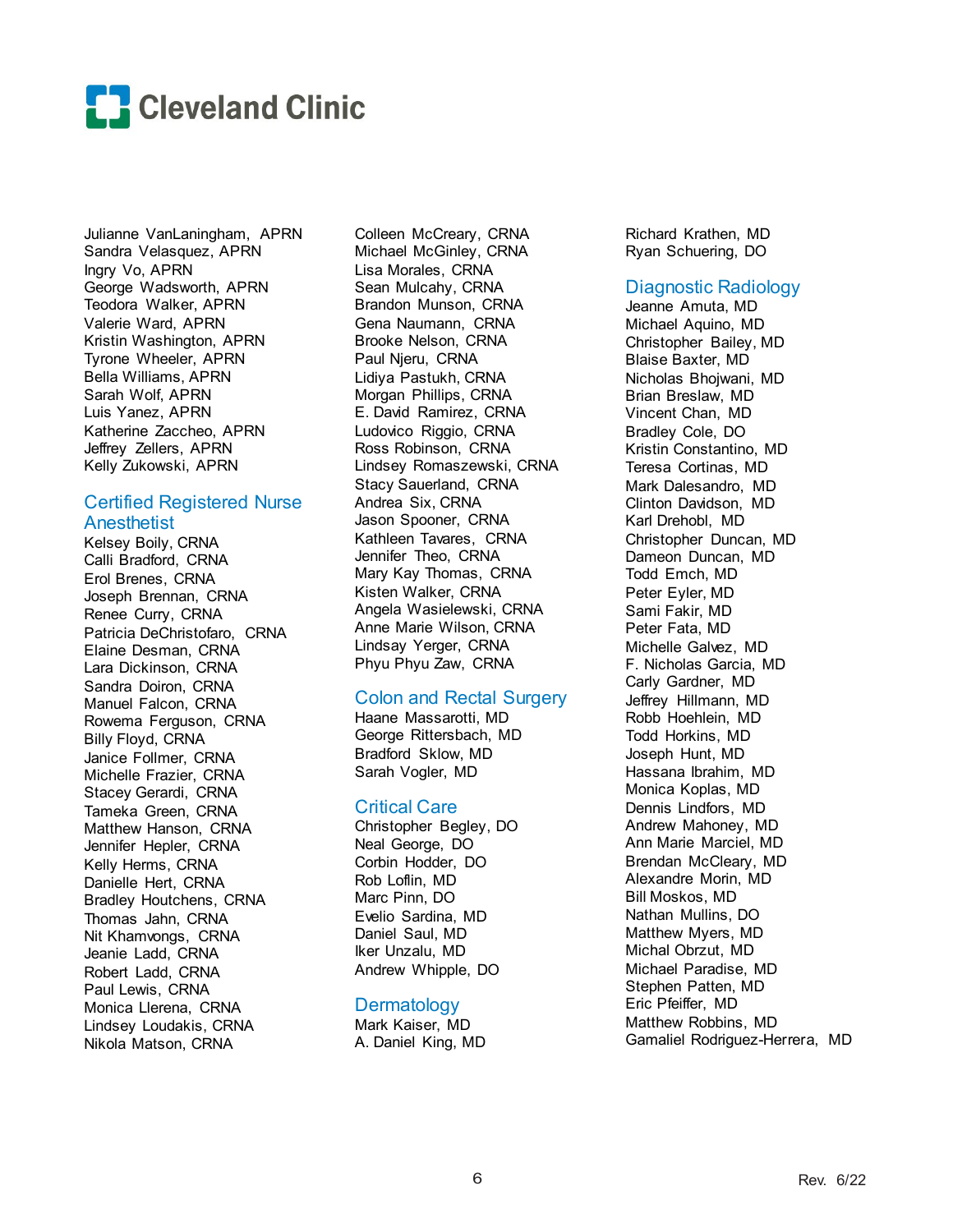

Paul Ruggieri, MD Todd Schroeder, MD Brittany Schulz, MD Sandy Shultz, MD Christopher Sigakis, MD Todd Stultz, MD Steven Tandberg, MD Martha Terrazas, MD Andrew Vollman, MD Zachary Washburn, MD

#### Electrophysiology

Jason Appelbaum, MD Matthew Kolek, MD Italo Novoa Reyes, MD

### Emergency Medicine

Thomas Adams, DO Derek Barclay, MD Natalie Blumenauer, MD Joseph Cariello, MD Terry Carstensen, DO Jerry Cattelane, DO Jennifer Collins, DO John Collins, DO Ian Cummings, MD Sean Dakshaw, DO Jerome Daniel, DO Luis Diaz-Gorrichategui, MD Stephen Dodds, MD Michael Ferraro, DO Stephen Fromang, DO Mark Gallagher, MD Gustavo Granada, MD Kristen Hanrahan, DO David Hotwagner, DO Lawrence Katt, MD Da Le, MD Darren Lew, DO Leonel Lopez, DO Gerald Maddalozzo, DO David Melzer, DO Nathan Mohseni, DO Jason Morris, DO Steven Parr, DO Nadia Pellett, DO

Gina Petrakos, DO Jonathan Polhemus, MD Jason Ravanzo, DO Porsha Roache-Robinson, DO Geoffrey Singer, MD Lauren Courtney Stein, DO Alexandra Terskiy, MD Rege Turner, DO Karl Weller, DO Donald Wood, DO Ashkahn Zomorrodi, DO

## Endocrinology, Diabetes and **Metabolism**

Zahraa Abdul Sater, MD Paul Casanova-Romero, MD Gabriel Guerrero, MD Anthony Liberatore, MD Jay Waddadar, MD

### Family Medicine

Yasmin Akhtar, MD Aleksey Alekseyenko, DO Cristina Alekseyenko, DO Konstantin Alekseyenko, DO Safia Ali, MD Michelle Baker, MD Samantha Baroody, MD Quanecia Beasley, DO Jenny Berezanskaya, DO Allan Capin, MD Isabel Casariego-Cruz, MD Robert Charkowick, DO Dwight Dawkins, MD Rajpreet Dogra, MD Richard Dube, MD Karl Elser, DO Paul Gambino, MD Ben Glaspey, DO Cheryl Jordan, MD Christopher Keller, DO Aruna Khan, MD Sharon Khan-Lepak, DO Andrew Koval, DO Josue Limage, MD Phillip Nielson, MD

Meray Ohanessian, MD Dipesh Patel, MD Rodolfo Perez-Gallardo, MD Amber Posey, DO Ronald Rasberry, MD Valerie Rasberry, MD Chitto Sarkar, DO Chintan Shah, MD Humayun Shareef, DO Kathryn Smith, DO Leighan Talton, DO Yubelkis Tinoco, MD Adrian Villarreal, DO Melissa Walther, MD Richard Weisberg, DO Jon Wubbena, MD Lisai Zhang, DO

## Foot and Ankle Surgery

Paul Gotkin, DPM Joseph Schoppe, DPM

### **Gastroenterology**

Agata Bednarz, MD Michael Blum, MD Juan Castro Combs, MD Adel Daas, MD David Elliott, DO Stephen Fitzgerald, MD Edwin Flanagan, DO Gary Guzzardo, MD Cynthia Harris, MD Arif Ishmael, MD Steven Kappler, MD Joseph Katta, MD Benjamin Ngo, MD Allen Ozeran, DO Steven Peikin, MD Celso Pineiro, MD David Powers, DO Juliana Rodrigues, DO Carlos Romero-Marrero, MD Kimberly Wyatt, MD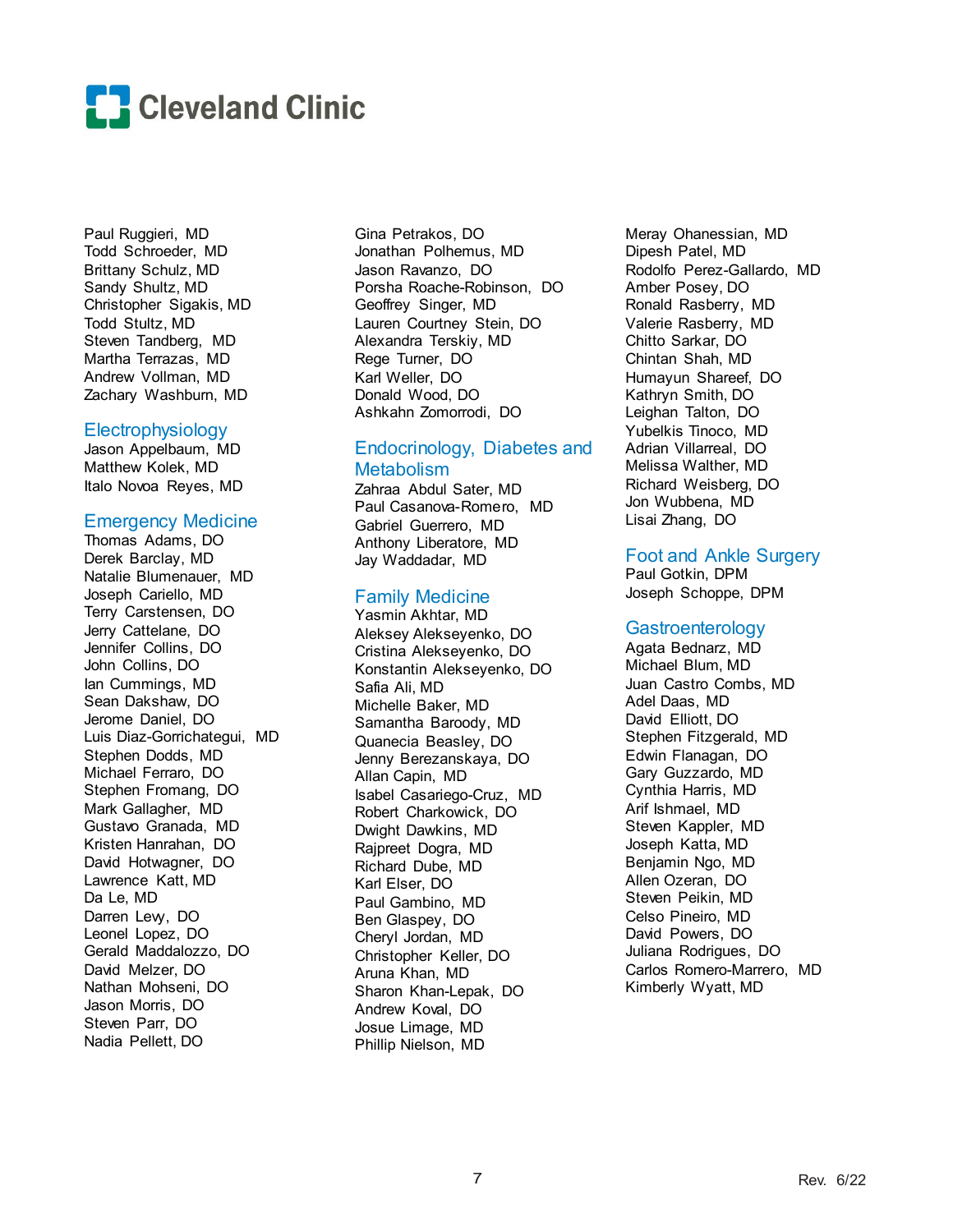

### General Surgery

Asadulla Chaudhary, MD Ahmed El-Haddad, MD Richard Follwell, DO Georgios Hatzoudis, MD Mark Kuzich, DO Teofilo Lama, MD Miles Landry, MD Gustavo Lopes, DO Philip Moyer, MD Eric Owings, MD Matthew Peebles, MD Raul Rosenthal, MD Tracy Taggart, MD James Vopal, MD

## Geriatric Medicine

Adam Getzels, DO

### Gynecology

Evan Collins, MD Wynne Lee-Nunez, MD Pete Papapanos, MD

## Hand Surgery

Alan Blackburn, MD William Carlson, MD Peter Evans, MD Robert Forster, MD Check Kam, MD Nikola Lekic, MD Aron Trocchia, MD

### Hematology and Oncology

Houssein Abdul Sater, MD Guillermo Abesada Terk, Jr., MD Alpana Desai, MD Nicholas Iannotti, MD Robert Klafter, MD Joseph My, DO Prashant Patel, MD Ravi Patel, MD Seth Rosen, MD Christine Simone, MD Paul Swanson, MD Phu Tran, MD

Michael Wertheim, MD Heather Yeckes-Rodin, MD

## Hospice and Palliative **Medicine**

Nivia Ruiz, MD Melanie Van Amsterdam, MD

### Hospital Medicine

Reynald Altema, MD Kosisochukwu Anago, MD Maya Antony, MD Roderick Baker, MD Michael Blum, DO Jackeline Briceno, MD Sowande Buckmire, MD Robert Collins, DO Adam Dahlen, DO Yohanna Deno, MD Krishnaraj Deshpande, DO Alexander Drew, DO Luis Duarte, MD Colt Dunteman, MD Daniel Edelman, DO Ahmad Fadel, MD Lissette Feliz, MD George Garcia, DO Hubert Garcia, MD Hossam Hassanein, MD Carlos Jordan, MD Adrianna Kelmendi, MD Kenson Lacossiere, MD Brian Lain, DO Younes Lehachi, MD Rebecca Lehnhoff, MD Philippe Louis-Jacques, PA-C Pavlo Lukyanchykov, MD Natalya Lyubynska, MD Michael Maltman, MD Mario Mayes-Romero, MD Jennifer Mbianda, MD Ravi Mehan, DO Kellee Monroe, DO Christopher Morley, MD Christine Munoz, MD Priya Negandhi, MD

L. Patrick Nolan, DO Bernardo Obeso, MD Sheerin (Sam) Patel, MD Fernando Petry, DO Pushpa Poudel, MD Edgar Prettelt, MD Marius Ratanu, MD Richard Rothman, MD Sabrina Seus, DO Prakash Shah, MD Scott Snedeker, MD Hardik Soni, MD Micheca St. Hilaire, MD David Sugar, DO Wagdy Tadros, MD Yale Tiley, DO Jeffrey True, MD Robert Van Vliet, DO Karen Vassell, MD Cindy Yuen, DO

## Infectious Disease

Lyssette Cardona-Bonet, MD Berjan Collin, MD Jarelys Hernandez Jimenez, MD Candice Joseph, MD Oscar Martinez Lopez, MD Tummala Prasad, MD Moti Ramgopal, MD Marco Ruiz Andia, MD

### Internal Medicine

Sreenivasa Alla, MD Robert Barry, DO Laura Beringer, MD Rajneesh Bhalla, MD Jordan Bromberg, MD Stephen Chastain, MD Kari Clark, DO Richard DeGaetano, DO Walter DeVault, MD Juan Escobar, MD Mona Fakhry, MD Paul Gaeta, MD Michael Gilels, MD Eric Hall, MD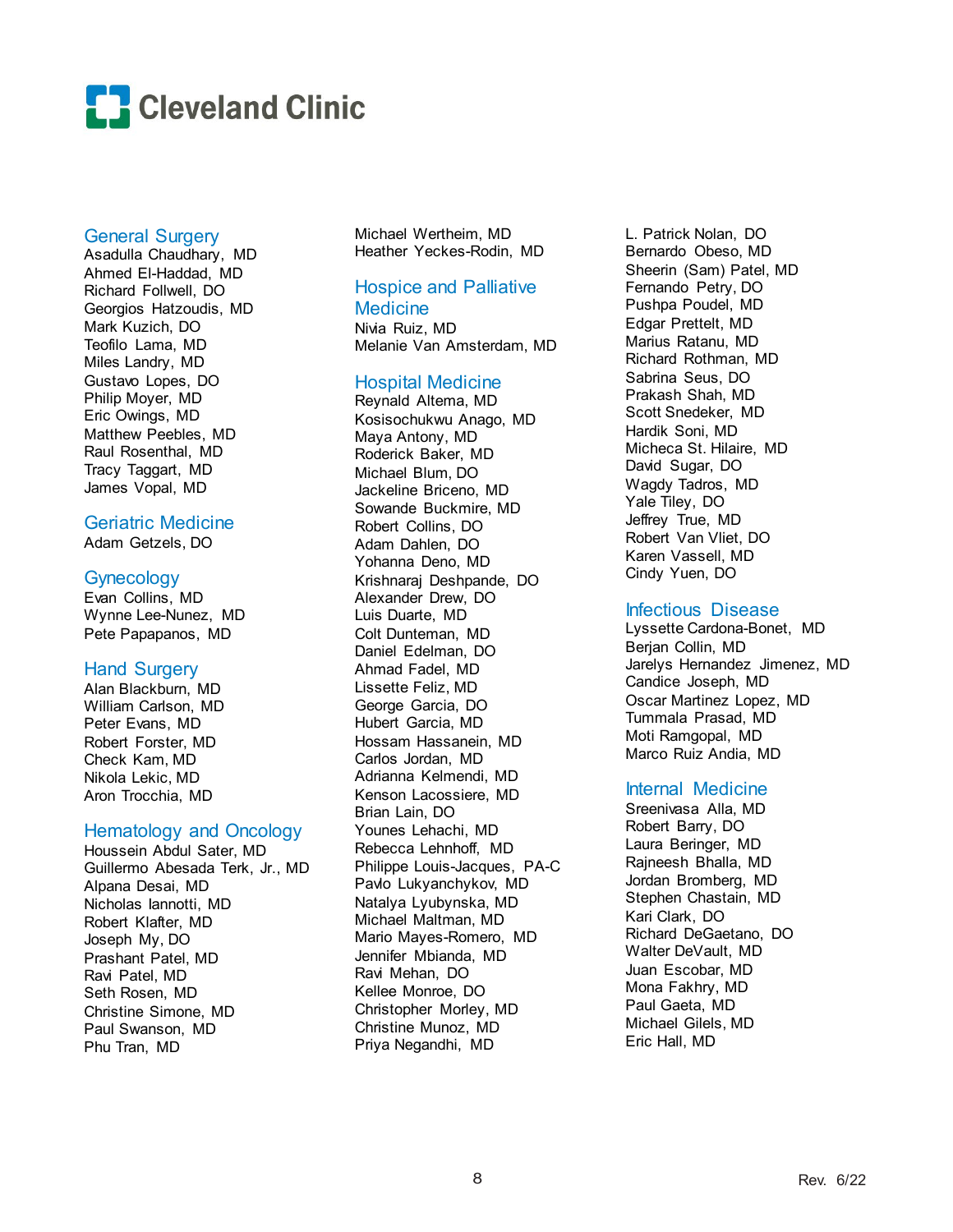

Kevin Hou, MD Gary Kabinoff, MD Linda Kardos, MD Hashem Khorassani, MD Paul Lowery, DO Tahir Naeem, MD Julio Perez, MD Jose Pinto, MD Rebecca Prostko, MD Remo Raina, MD Howard Robbins, MD Michael Sherman, MD Muhammad Syed, MD Gracie Turner, DO Carlos Vinas Palomino, MD Tiffany Weakley, MD Peter Zeblisky, DO

### Maternal and Fetal Medicine

Kathleen Berkowitz, MD Jeff Chapa, MD Amanda Kalan, MD Amy Merlino, MD Uma Perni, MD

### **Neonatology**

Shelley Drummond, MD Jane Ierardi, MD Lynn Palmeri, MD Adia Stokes, MD Nikol Wells, MD

### **Nephrology**

Anis Akrawi, MD Ammar Almakkee, MD Jeffrey Glickman, MD Mohammad Izhar, MD Henry Jean, MD Resham Khilnani, MD Samerah Razuman, MD Andres Reyes, MD Zeidy Roche, MD Gaurav Shah, MD Adarsha Shrestha, MD B. Aurora Tomita, MD Alexander Usorov, MD

Jean Vickers, MD

### Neurocritical Care Marc Alain Babi, MD

### Neuroendovascular Surgery Jeffrey Miller, MD

## Neurological Surgery

Badih Adada, MD John Afshar, MD Jack Klem, MD Roberto Rey Dios, MD John Robinson, MD Erick Stephanian, MD Oszkar Szentirmai, MD Kelvin Wilson, MD

## **Neurology**

Darshana Amin, DO Murtaza Amir, MD Eric Arehart, MD Lorianne Avino, DO Vahid Behravan, MD Christopher Bixler, MD Evan Black, MD Benzion Blech, MD Michelle Boudreau, DO Nina Bradley, DO Henry Calas, MD Renata Chalfin, MD Sunil Chauhan, MD Hsiong Chen, MD Ricky Chen, MD Georgy Cherkassky, MD Amanda Cheshire, MD Jessica Choe, MD Patricia Colon-Garcia, MD Sandro Corti, MD Wilson Cueva, MD John DellaBadia, MD Thomas Devlin, MD Neetu Dhadwal, MD Philippe Douyon, MD Morgan Figurelle, DO Lara Fix, DO

Jessica Floyd, MD Mariecken Fowler, MD Elizabeth Garcia-Lopez, MD Kristi Gill, DO Richard Jacobson, MD Linda Jiang, MD Joshua Johnson, MD Jenna Kanter, MD Abhi Kapuria, MD Rabih Kashouty, MD Robin Kass, MD Ritesh Kaushal, MD Samina Kazmi, MD Edward Kellenberger, MD Kathie Kowalczyk, MD Joshua Leibner, MD Sui Li, MD Yu-Hsuan Liao, MD Andrey Lima, MD Yelena Lindenbaum, MD Stanley Lue, MD Muhammad Masud, MD Mark McDonald, MD Leslie McDougall, DO Shira McMahan, DO Tigist Mehari, MD Joshua Mendelson, MD Saraswati Muttal, MD Harsha Nagaraja, MD Sujai Nath, MD Richard Newman, MD Andrew Novick, DO Birenkumar Patel, MD Morgan Patrylo, MD Fermina Pirmohamed, MD Joao Mc-O'Neil Plancher, MD Obeidurahman Rehmani, MD Colby Richardson, MD Katherine Riordan, MD Anna Rosenbaum, MD Daniela Saadia, MD Satinder Sandhu, MD Buse Sengul, MD Theresa Sevilis, DO Chut Sombutmai, DO Jason Soriano, MD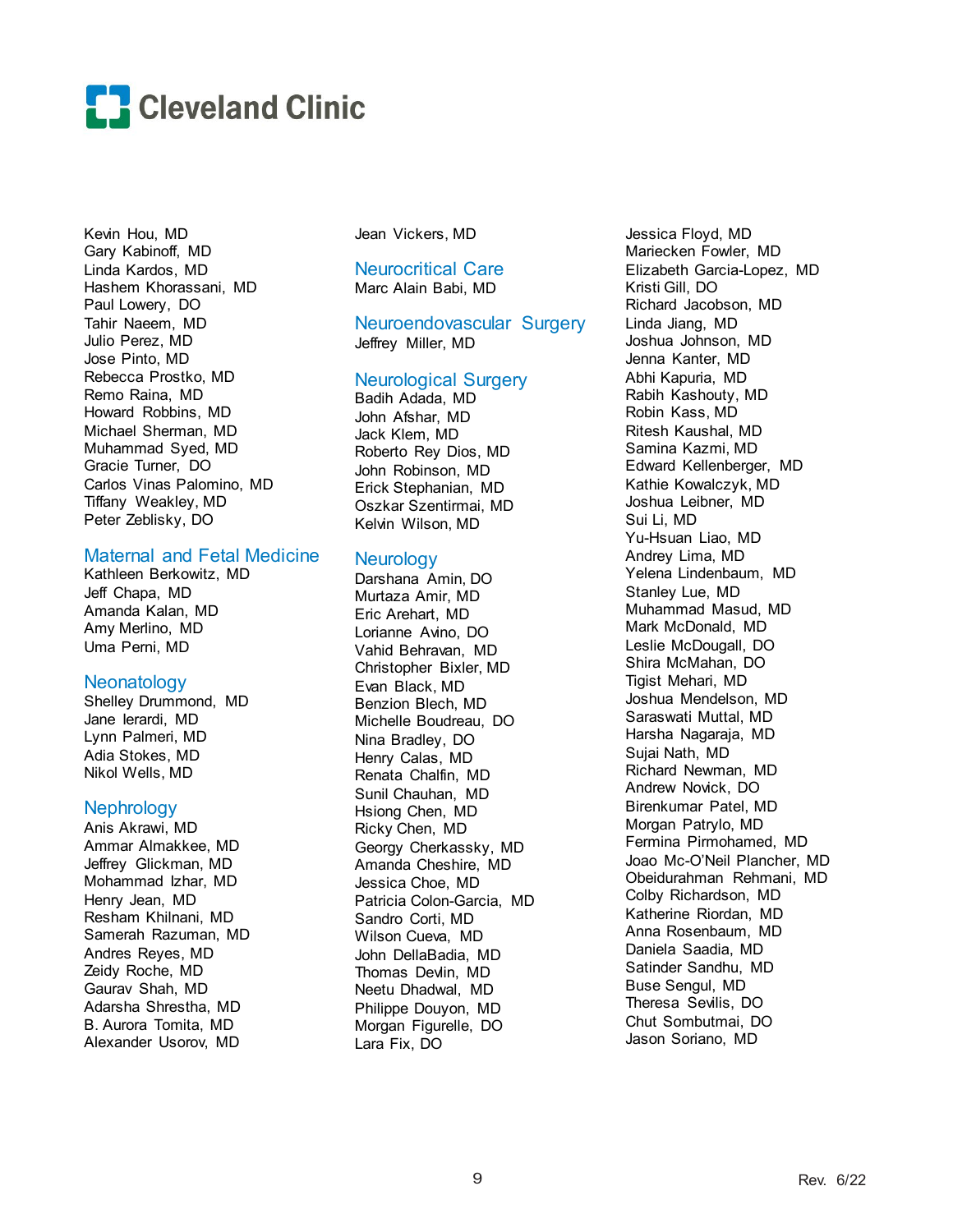

Jason Stabley, DO Ziva Stauber, MD Vivian Suarez, MD Yazan Suradi, MD Ron Tintner, MD Wayne Tobin, MD Geetanjali Vajapey, MD Daniel Vela Duarte, MD Yelena Vidgop, MD Mai Won, MD Matthew Wong, MD Noor Yono, MD Mohammed Zaman, DO Jun Zhao, MD

### Neuropsychology

Frederick Theye, PhD

### **Neuroradiology**

Jimmy Ghostine, MD Ravishankar Shivashankar, MD

### Obstetrics and Gynecology

James Alonzo, MD Vanessa Antoine, MD Felix Bigay-Rodriguez, MD Jennifer Burgess, MD Lisa Cousineau, DO Kristy Crawford, DO F. Eric Dickens, MD George Drake, DO George Fyffe, MD Michael Girtelschmid, MD Jose Irizarry, MD Mark Kufel, MD Andrew Leavitt, MD Lance Maki, MD Deni Malave-Huertas, MD Cristina McClure, DO Laura McCurdy, MD Gerald Ross, DO Jeremy Singer, MD Michael Sprague, MD Eva Takacs-Di Lorenzo, MD Crystal Taylor, MD Alisha Williams, MD

Grace Yoo, MD Matthew Zoffer, DO

## Oculofacial Plastic Surgery

Paul Paré, MD William Vickers, MD

### **Ophthalmology**

Rebecca Bobo, MD William Davenport, MD Klaus Freeland, MD Ronald Frenkel, MD John Guerrero, MD Alexander Katz, MD Nelson Klaus, MD Ryan O'Meilia, MD Rishi Singh, MD

## Oral and Maxillofacial **Surgery**

Shawn Engebretsen, DMD Federico Grande, MD Matthew Green, DMD Alan Haspel, DMD Jordan Kaltman, DMD Christopher Kuhns, DMD William Lippisch, DMD James Strauss, DMD Sorrell Strauss, DMD

### Orthopedic Surgery

George Balis, MD Anthony Cerminara, MD Jacob Connelly, MD John Delahay, MD Scott Desman, MD Vincent Fowble, MD Preston Grieco, MD George Haas, MD Nathaniel Hill, MD James Hoffman, MD Daniel Husted, MD Joseph Iannotti, MD Daniel Jones, MD Steven Jordan, MD Roberto Lugo, MD

Michael MacKechnie, MD Jorge Manrique Succar, MD Anuj Prasher, MD Emily Putney, DO Edward Rossario, MD Gerald Shute, MD Niall Smyth, MD Kurt Spindler, MD Jason Weisstein, MD

#### **Otolaryngology**

James Autin, MD Brian Burkey, MD Robert Nunez, MD A. Tony Reisman, MD Stuart Sabol, MD

### Pain Medicine

Haren Bodepudi, MD Daniel Carlyle, MD Alexander DeBonet, MD Albert Gardner, MD

#### Pathology

Pablo Bejarano, MD Mariana Berho, MD Brian Bockelman, MD Silvia Bunting, MD Theresa Chafel, MD Maria Diacovo, MD Yasmin Johnston, MD S. Allen Mullen, MD Alma Reyes-Trocchia, MD Anita Singh, MD Sarah White, MD

#### Pediatric Cardiology

Katherine Braley, MD Sundar Chandrasekhar, MD Gul Dadlani, MD David Drossner, MD Renato Dubois, MD Ameneh Ebadi, DO Vanessa Hormaza, MD Tomislav Ivsic, MD Bahram Kakavand, MD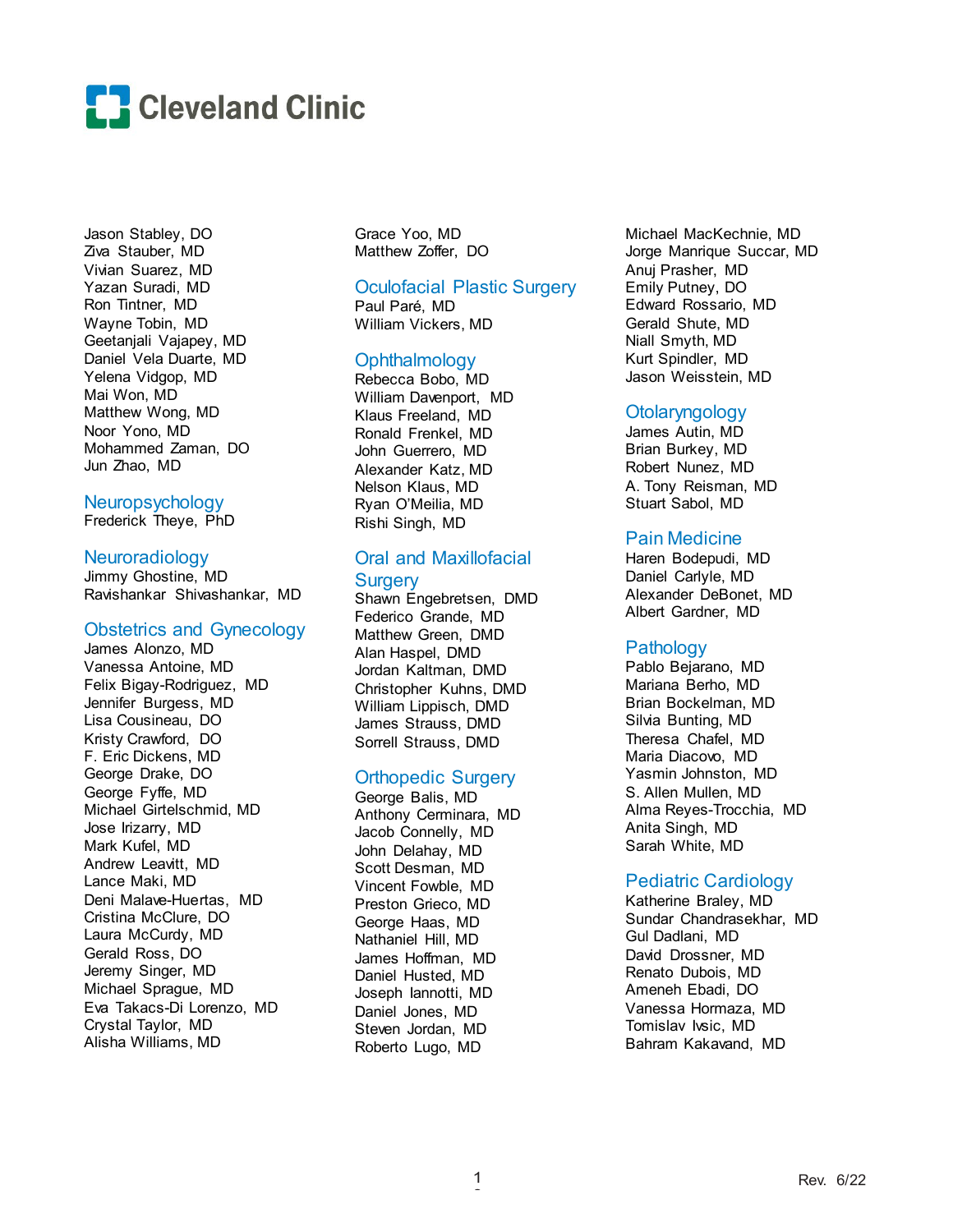

Marshall Lewis, MD Peace Madueme, MD Amit Patange, MD Dima Turpin, MD Carlo Zeidenweber, MD

### Pediatric Endocrinology Miladys Palau Collazo, MD

## **Pediatric**

## Hematology/Oncology

Muaz Alabd Alrazzak, MD Matthew Ramirez, MD Vinay Saxena, MD Melissa Singer, MD

### Pediatric Hospital Medicine

Michael Burbridge, DO Eva Desrosiers, MD Julian Edelschick, MD Katherine McGraw, MD Marta Moroldo, MD Deborah Schein, MD Russell Shipman, DO Courtney Shipon, MD Adalberto Torres, MD

## Pediatric Neurology

Bernardo Flasterstein, MD Peter Huszar, MD Edwin Liu, MD

Pediatric Orthopaedic **Surgery** Mark Moran, MD

## Pediatric Radiology

Deborah Brahee, MD Albair Guirguis, MD Brooke Lampl, DO Melissa Myers, MD Ellen Park, MD Mantosh Rattan, MD Esben Vogelius, MD

## Pediatric Urology

Jeffrey Donohoe, MD Androniki Kanaroglou, MD

## **Pediatrics**

Teresa Angelino-Prieto, MD Milton Aponte, MD Douglas Bowling, MD Yvette Bushey, DO Veronica Espinoza, MD Elizabeth Feldman, DO Maria Gaviria-Tobon, MD Michael Jampol, MD Sarrie Katz, MD Beauvais Laguerre, MD Anne Matese, DO Liza Melendez, MD Monique Mondesir, MD Jessica Muoio, MD Amanda Peck, MD Katherine Quinones, DO Maria Soto, MD Kristen Walker, MD Corinne Watson, MD Genon Wicina, MD

## Physical Medicine &

## Rehabilitation

Mukesh Bhatt, MD Benjamin Mendelsohn, MD Rebecca O'Bryan, MD Vladimir Romannikov, MD

## Physician Assistant

Oswald Alphonse, PA-C Paul Avidon, PA-C Kevin Barnewold, PA-C Brittany Baumgartner, PA-C Esteban Baute, PA-C Jeffrey Bien, PA-C Stacia Brink, PA-C Jennifer Brody, PA-C Jennie Brooks, PA-C Adam Buncy, PA-C Hali Burke, PA-C Scott Bussom, PA-C

Nicholas Caprio, PA-C Natalie Chan, PA-C Christian Chiarelli, PA-C Elizabeth Choby, PA-C Leslie Clifton, PA-C Tara Cobb, PA-C Yvette Cruz, PA-C Sarah Davis, PA-C Nicholas DeMarco, PA-C Morgan Dembinski, PA-C Mark DiCarlo, PA-C Michele DiCarlo, PA-C Natalie Domena, PA-C Mackenzie Dufour, PA-C Brianna Farnell, PA-C Andrea Feldman, PA-C Martin Fidelia, PA-C Jacquelyn Freeman, PA-C Ilaria Gadalla, PA-C Sylvia Gates, PA-C Thomas Gathright, PA-C Kyria Gaydosh, PA-C Aaron Cooper George, PA-C Abigayle Gilley, PA-C C. Richard Graves, PA-C Justin Hawk, PA-C Caitlyn Helm, PA-C Kayleigh Hudson, PA-C Karen Jackson, PA-C Michelle Jn-Baptiste, PA-C Nicole Jones, PA-C Jasmine Kordbacheh, PA-C Richard Kullen, PA-C Robert Lambert, PA-C Lauren Leeflang, PA-C Katrina Lelli, PA-C Ellie Leonard, PA-C Mara Marcus, PA-C Michael McMeekin, PA-C Allyson Miller, PA-C Alexander Montayre, PA-C Jennifer Morales, PA-C Kym Pallatto, PA-C Hetal Patel, PA-C Frank Pezzimenti, PA-C Berlie Placide, PA-C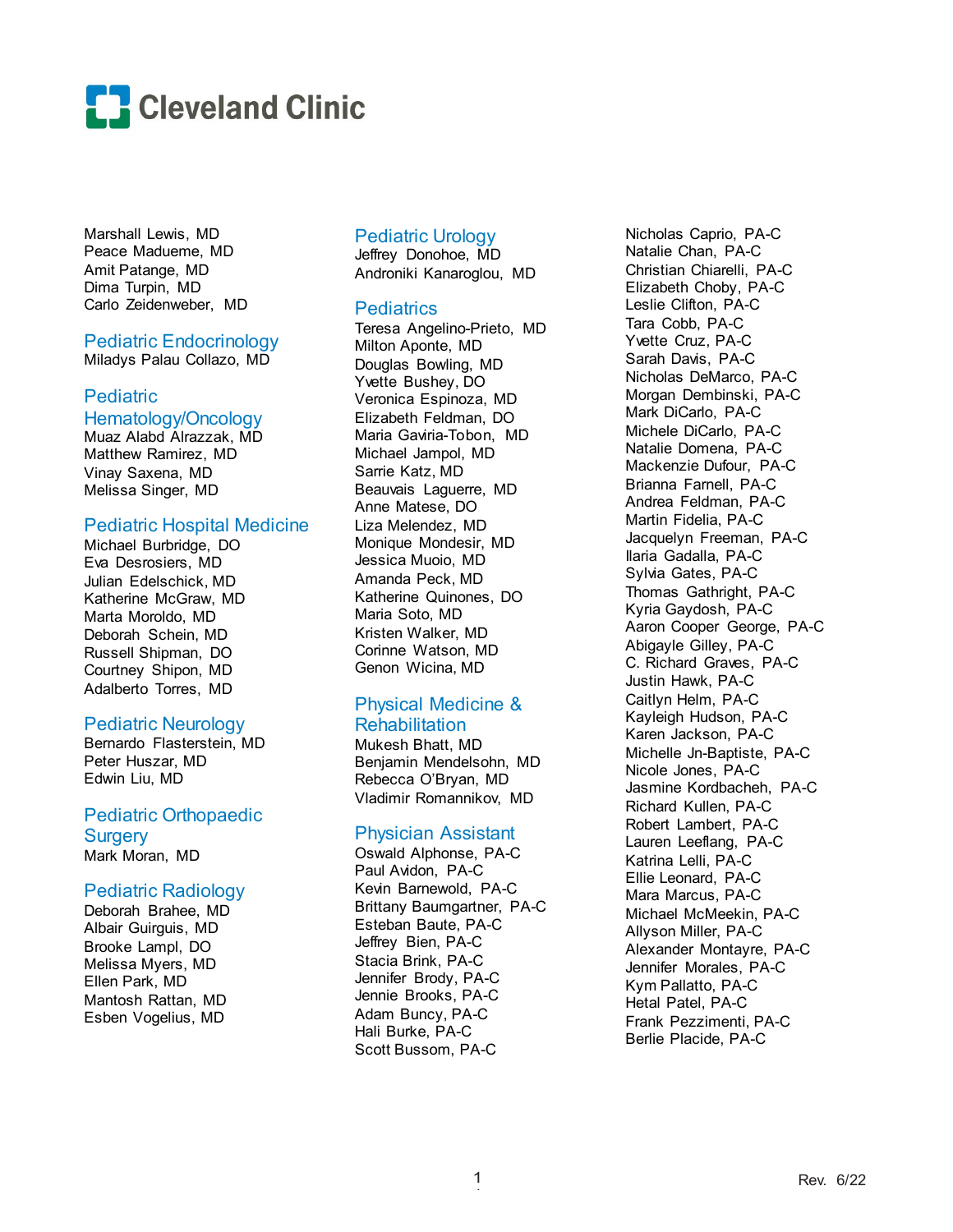

Cole Pomykacz, PA-C Aaron Reames, PA-C Jayce Reed, PA-C Brian Ridgely, PA-C Estephania Rivasplata Vignolo, PA-C Felix Rodriguez, PA-C Christopher Royall, PA-C Rhea Schulman, PA-C Peter Schuyler, PA-C Arrie Selva, PA-C Kyle Slazyk, PA-C Rebecca Smith, PA-C Alexander Starek, PA-C Rebecca Tillery, PA-C Peter Vo, PA-C Justin Wasdin, PA-C Gavin Wilson, PA-C Joseph Zoppi, PA-C

## Plastic Surgery

John Fasano, MD Juan Giachino Jr., MD Juan-Carlos Giachino Sr., MD P. Dudley Giles, MD Daniel Holley, MD Sun Hsieh, MD George Kamel, MD Avron Lipschitz, MD Luis Villar, MD

### **Podiatry**

Kristin Blanchet, DPM Craig Breslauer, DPM Scott Cohen, DPM David Gubernick, DPM Macalee Harlis, DPM TaNika Harlis, DPM Robert Iannacone, DPM Kristopher Jerry, DPM Andrew Lonabaugh, DPM Scott Parratto, DPM Sohan Patel, DPM Maikhoi Pham, DPM Anthony Romano, DPM William Salcedo, DPM

Christina Schilero, DPM Joshua Sebag, DPM Jessica Taub, DPM Joseph Taub, DPM Jay Weingarten, DPM Kimberly Woodard, DPM Sara Zaidi, DPM

## **Psychiatry**

Nadejda Alekseeva, MD Mohammed Ansari, DO Hassan Bokhari, MD Lalit Chaube, MD Malik Farooq, MD Ernesto Grenier, MD Vidhyalakshmi Jaishankar, MD Roger Joe, MD Abdul Nadeem, MD Gerardo Olivera, MD Felix Rodriguez-Vilorio, MD Srinivas Yerneni, MD Wojciech Zolcik, MD

### Pulmonary Disease

Donald Hoffman, MD Kenneth Holling, MD Perry Lloyd, MD Michael Sweet, MD

## Pulmonary Disease and Critical Care Medicine

Amitesh Agarwal, MD Katie Alonso, MD Jose Castaneda, MD Kasem Charnvitayapong, MD Carolina Collazo, MD Robert Dermarkarian, MD Justin Hunsucker, MD Nicholas James, DO Vivek Kaul, MD Toribio Lugo, MD Michael Marsh, MD Juancarlo Martinez Gonzalez, MD Rose Paccione, MD Devang Patel, MD Madhu Sasidhar, MD

Sanjiv Tewari, MD

### Radiation Oncology

Michael Burke, MD Jorge Castillo, MD Anatoly Nikolaev, MD Kiran Reddy, MD

### Registered Dietitian

Katherine Harvey, RD Ana Maria Ouellette, RD

### **Rheumatology**

Hassan Amer, MD Darrell Fiske, MD John Houri, MD J. Paul Mahfood, MD Sukanya Pachaidee, MD Ihsan Yassine, MD

## **Teleneurology**

Robert Myers, DO

## Thoracic and Cardiac **Surgery**

Brett Beecher, MD Philip Bongiorno, MD Nicolas Brozzi, MD Jose Navia, MD Edward Savage, MD

## **Urology**

Adam Ball, MD Antonio Beltran, MD Paul Bower, MD Lorenzo Digiorgio, MD Patrick Foley, MD Michael Lustgarten, MD Roy Carrington Mason, DO Adam Mues, MD John Nehme, MD A. Randall Seeger, MD Thomas Suits, MD